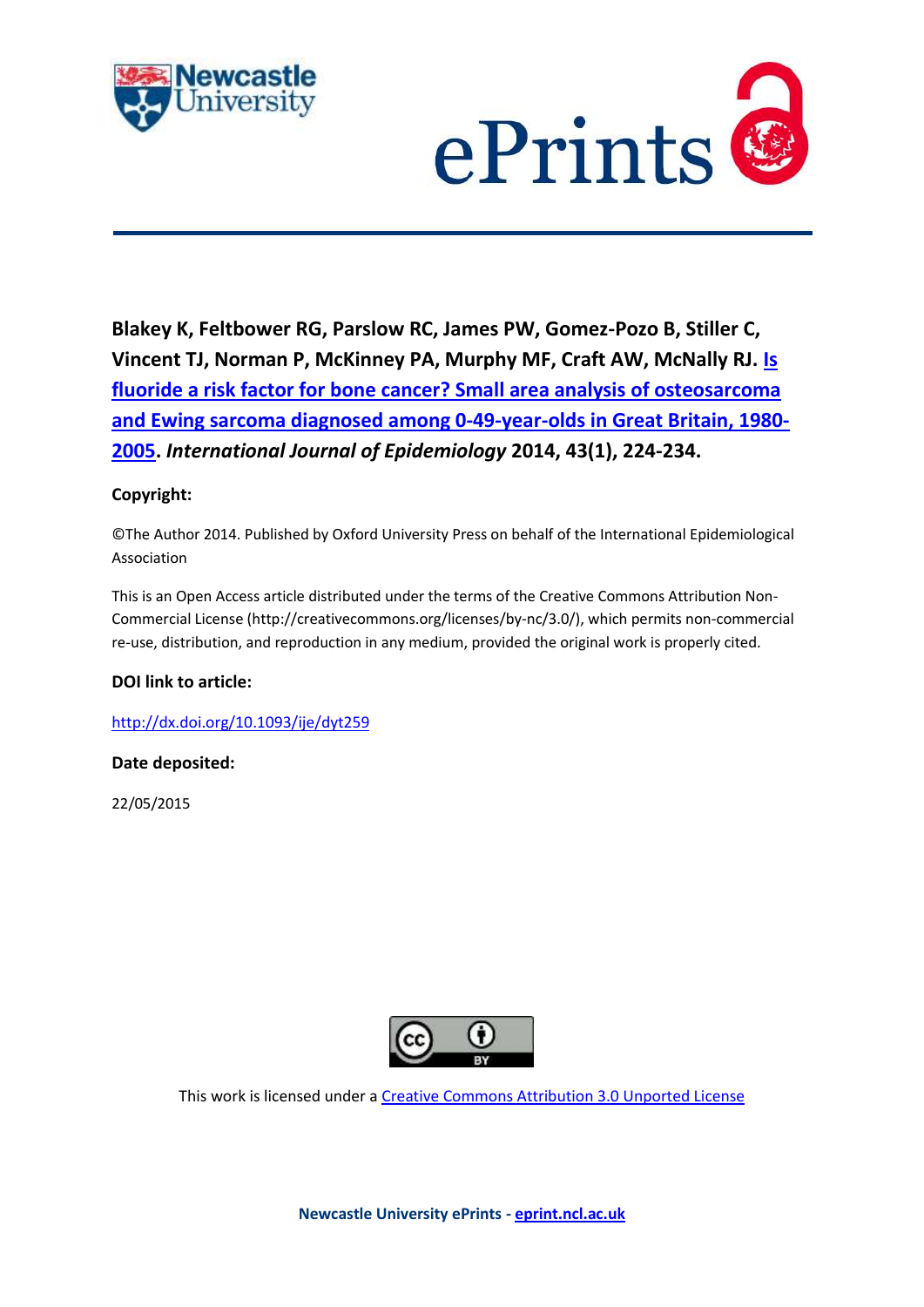

International Journal of Epidemiology, 2014, 224–234 doi: 10.1093/ije/dyt259 Advance Access Publication Date: 14 January 2014 Cancer



Cancer

# Is fluoride a risk factor for bone cancer? Small area analysis of osteosarcoma and Ewing sarcoma diagnosed among 0–49-year-olds in Great Britain, 1980–2005

Karen Blakey,<sup>1</sup> Richard G Feltbower,<sup>2</sup> Roger C Parslow,<sup>2</sup> Peter W James,<sup>1</sup> Basilio Gómez Pozo,<sup>1,3</sup> Charles Stiller,<sup>4</sup> Tim J Vincent,<sup>4</sup> Paul Norman,<sup>5</sup> Patricia A McKinney,<sup>2</sup> Michael F Murphy,<sup>4</sup> Alan W Craft<sup>6</sup> and Richard J $\Omega$  McNally<sup>1</sup>\*

<sup>1</sup>Institute of Health and Society, Newcastle University, Newcastle upon Tyne, UK, <sup>2</sup>Paediatric Epidemiology Group, University of Leeds, Leeds, UK, <sup>3</sup>Clinical Management Unit of Preventive Medicine, Surveillance and Health Promotion, Granada-Metropolitan Primary Health Care District, Andalusian Health Service, Granada, Spain, <sup>4</sup>Childhood Cancer Research Group, Department of Paediatrics, University of Oxford, Oxford, UK, <sup>5</sup>School of Geography, University of Leeds, Leeds, UK and <sup>6</sup>Northern Institute of Cancer Research, Newcastle University, Newcastle upon Tyne, UK

\*Corresponding author. Institute of Health and Society, Newcastle University, Sir James Spence Institute, Royal Victoria Infirmary, Queen Victoria Road, Newcastle upon Tyne NE1 4LP, UK. E-mail: Richard.McNally@ncl.ac.uk

Accepted 7 November 2013

# Abstract

Background: Artificial fluoridation of drinking water to improve dental health has long been a topic of controversy. Opponents of this public health measure have cited the possibility of bone cancer induction. The study objective was to examine whether increased risk of primary bone cancer was associated with living in areas with higher concentrations of fluoride in drinking water.

Methods: Case data on osteosarcoma and Ewing sarcoma, diagnosed at ages 0–49 years in Great Britain (GB) (defined here as England, Scotland and Wales) during the period 1980–2005, were obtained from population-based cancer registries. Data on fluoride levels in drinking water in England and Wales were accessed through regional water companies and the Drinking Water Inspectorate. Scottish Water provided data for Scotland. Negative binomial regression was used to examine the relationship between incidence rates and level of fluoride in drinking water at small area level.

Results: The study analysed 2566 osteosarcoma and 1650 Ewing sarcoma cases. There was no evidence of an association between osteosarcoma risk and fluoride in drinking water [relative risk (RR) per one part per million increase in the level of fluoride $=$  1 $\cdot$ 001; 90% confidence interval (CI) 0-871, 1-151] and similarly there was no association for Ewing sarcoma (RR = 0·929; 90% Cl 0·773, 1·115).

V<sup>C</sup> The Author 2014. Published by Oxford University Press on behalf of the International Epidemiological Association

This is an Open Access article distributed under the terms of the Creative Commons Attribution Non-Commercial License (http://creativecommons.org/licenses/by-nc/3.0/), which permits non-commercial re-use, distribution, and reproduction in any medium, provided the original work is properly cited. For commercial re-use, please contact journals.permissions@oup.com 224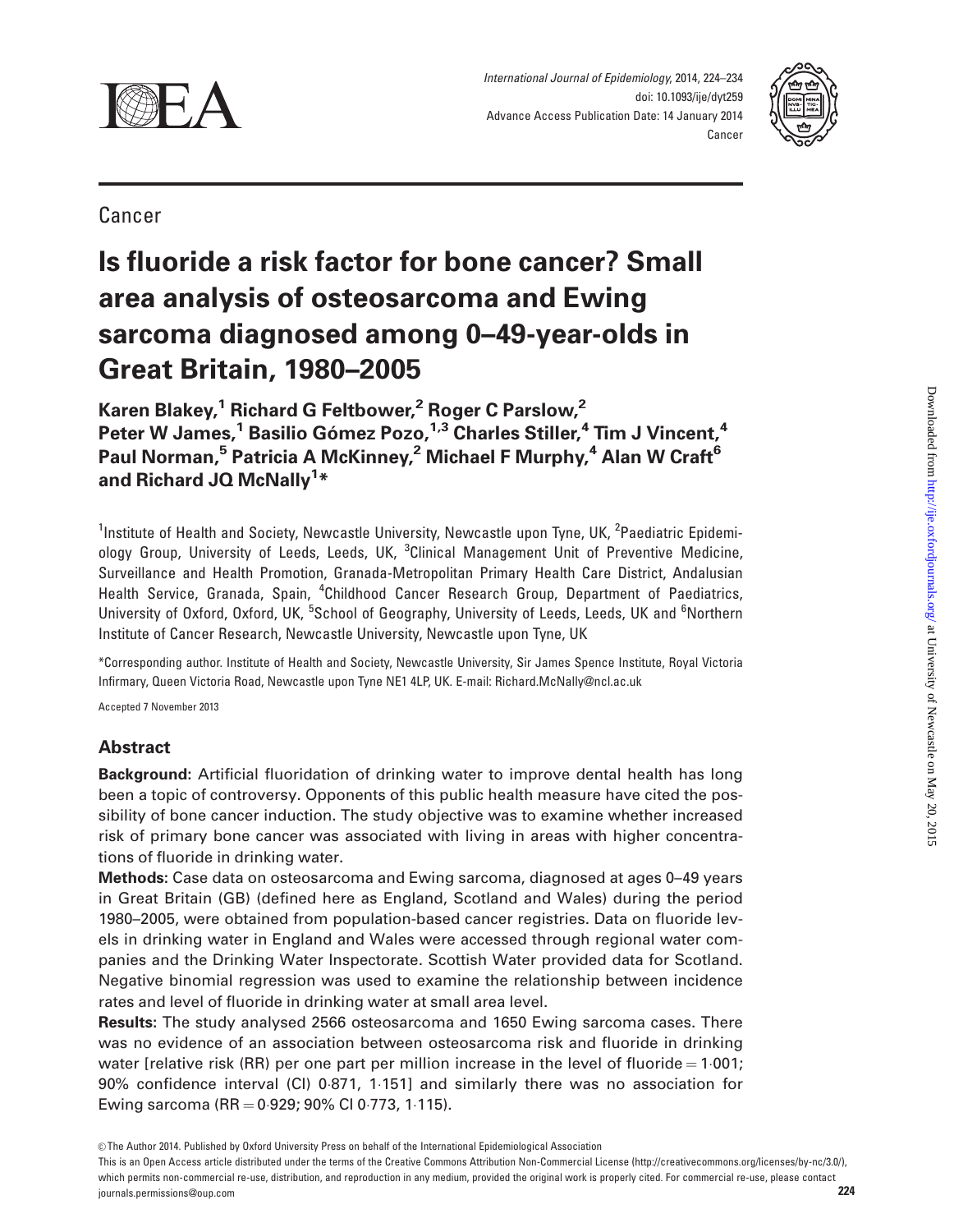Conclusions: The findings from this study provide no evidence that higher levels of fluoride (whether natural or artificial) in drinking water in GB lead to greater risk of either osteosarcoma or Ewing sarcoma.

Key words: Osteosarcoma, Ewing sarcoma, bone cancer, children, young people, artificial fluoridation, fluoride, drinking water, Great Britain, small area analysis

#### Key Messages

- There was no evidence of an association between fluoride in drinking water and osteosarcoma or Ewing sarcoma before or after adjustment for small area level deprivation.
- 33% of artificially fluoridated water supply zones in Great Britain were found to be supplying water that was below 0-7 parts per million of fluoride, the lower limit of the optimal level for dental health benefit.
- There was no evidence that those who lived in an artificially fluoridated area of Great Britain were at increased risk of osteosarcoma or Ewing sarcoma.
- There was no evidence that those living in an area of Great Britain with naturally occurring fluoride within the optimal level for dental health benefit were at increased risk of osteosarcoma or Ewing sarcoma.

#### Introduction

Primary bone cancer is the third most common cancer in 10–24-year-olds, mainly comprising osteosarcoma and Ewing sarcoma  $(ES)$ .<sup>1</sup> The aetiology is unclear, but both genetic and environmental factors are likely to be involved.<sup>[1,2](#page-10-0)</sup>

Fluoride occurs naturally in drinking water at varying concentrations. Water is a primary dietary fluoride source. Populations supplied with high levels of naturally occurring fluoride in drinking water have low levels of dental caries.<sup>[3](#page-10-0)</sup> The optimum range for dental health benefit is 0-7–1-2 parts per million (ppm). Concentrations below 0.3 ppm may provide no benefit.<sup>[4](#page-10-0)</sup>

The recognition of an association between prevalence of dental caries and areas of greater socio-economic deprivation led to artificial fluoridation of water supplies in some countries, including in parts of Great Britain (GB), defined here as England, Scotland and Wales.<sup>[5](#page-10-0)</sup> Pilot schemes established in the 1950s included: Kilmarnock (1956–62); part of Anglesey (1955–92); Andover (1955–58) and Watford  $(1956-89)$ <sup>6–8</sup> Artificial fluoridation programmes were introduced during the 1960s. Currently five water companies artificially fluoridate some drinking water supplies under the instruction of health authorities ([Figure 1](#page-3-0)).<sup>9</sup>

This practice has been controversial and there is speculation that adding fluoride to community water supplies could result in adverse health outcomes including increased risk of cancer, particularly osteosarcoma.<sup>10</sup> Two systematic reviews concluded there was no clear association

between water fluoridation and osteosarcoma incidence or mortality, but both advised caution in view of heterogen-eity and other methodological concerns.<sup>[11,12](#page-10-0)</sup>

The present study used the same case dataset as a previous demographic analysis that tested whether spatial variation among osteosarcoma and ES was associated with population density and area-based deprivation. Area-based deprivation is an ecological measure used for examining socio-economic data according to a small geographical unit. The previous ecological study found higher incidence of osteosarcoma for females in less deprived areas and of ES in areas of low population density and high car ownership. The putative association between osteosarcoma and ES risk and fluoride in drinking water was not analysed.<sup>[13](#page-10-0)</sup>

The present study objective was to examine whether osteosarcoma risk was associated with fluoride levels in drinking water. For comparison, ES was also studied. This study is the first to analyse fluoride monitoring data as part of the exposure measurement and the putative association with osteosarcoma risk in small geographical areas across the whole of GB. No distinction was made between artificial or naturally occurring fluoride in drinking water, and novel geographical information system (GIS) methodologies were utilised to assign fluoride levels at small area level. The following hypotheses were tested: (i) geographical heterogeneity of osteosarcoma incidence is modulated by differences in fluoride levels in drinking water; and (ii) geographical heterogeneity of ES incidence is not modulated by differences in fluoride levels.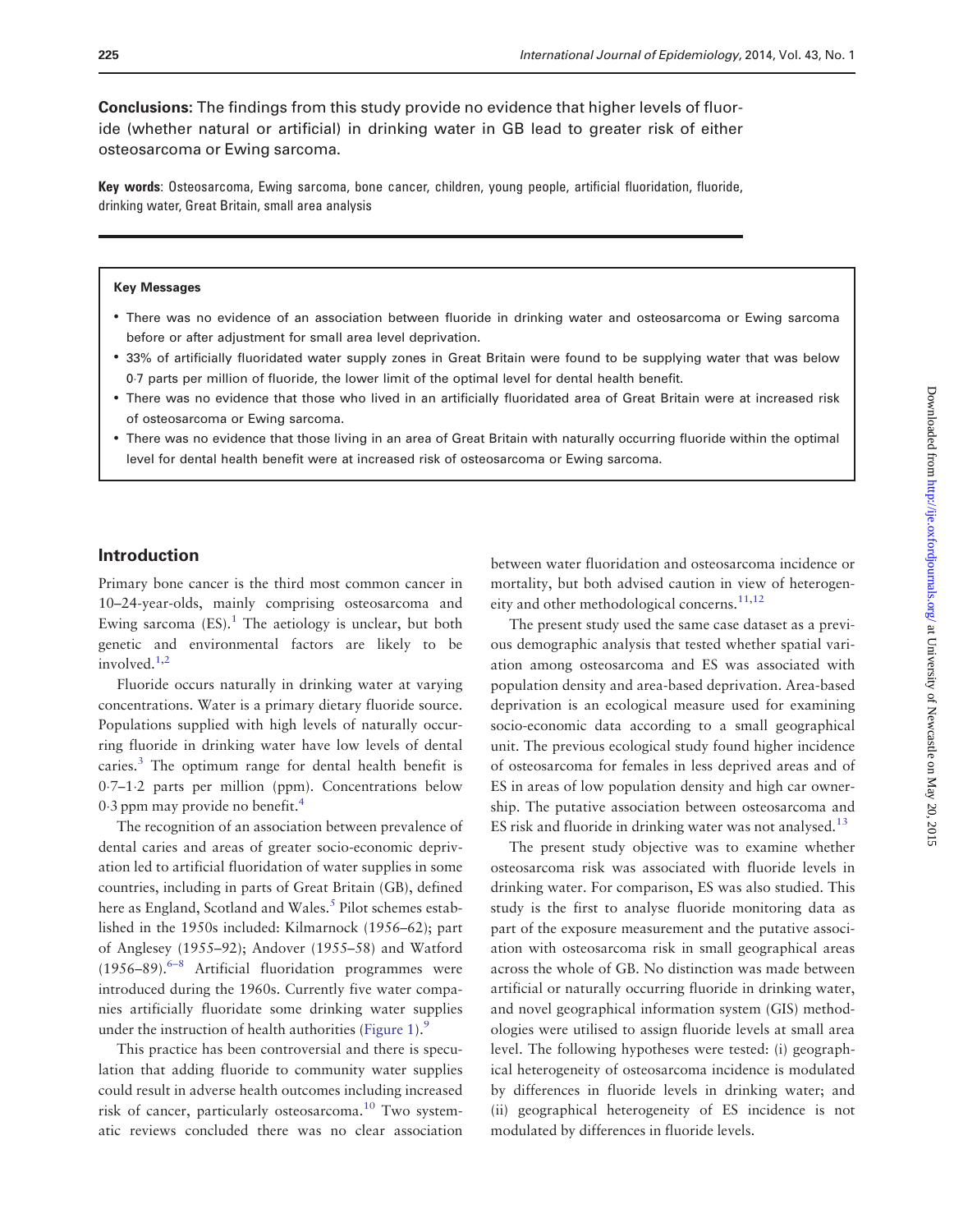<span id="page-3-0"></span>

Ordnance Survey Reference No. 1000022861

Figure 1. Map of England and Wales illustrating the boundaries of the water companies with artificial fluoridation programmes in place.

## Methods

## Study subjects

Data for patients diagnosed with osteosarcoma or ES in GB during 1980–2005 were analysed. Cases were limited to ages 0–49 years, as there are few ES cases above these ages and osteosarcoma over the age of 50 years is usually associated with Paget's disease or is secondary to radio-therapy.<sup>[2,14](#page-10-0)</sup> To ensure sufficient case numbers in each category at small area level, cases were sub-divided into age groups 0–14, 15–29 and 30–49 years at diagnosis.

Regulatory and ethical approvals were gained (UK National Research Ethics Service reference number 09/H0904/5). Case data were accessed from the 10 regional cancer registries in GB. Case data from the National Registry of Childhood Tumours were extracted and used to cross-check accuracy of the regional registry cases aged 0–14 years.

#### Diagnostic groups

Cases were grouped using the International Classification of Diseases for Oncology, third edition (ICD-O-3).<sup>[15](#page-10-0)</sup> Osteosarcoma and ES were specified a priori and the associated topography and morphology codes are given elsewhere[.13](#page-10-0)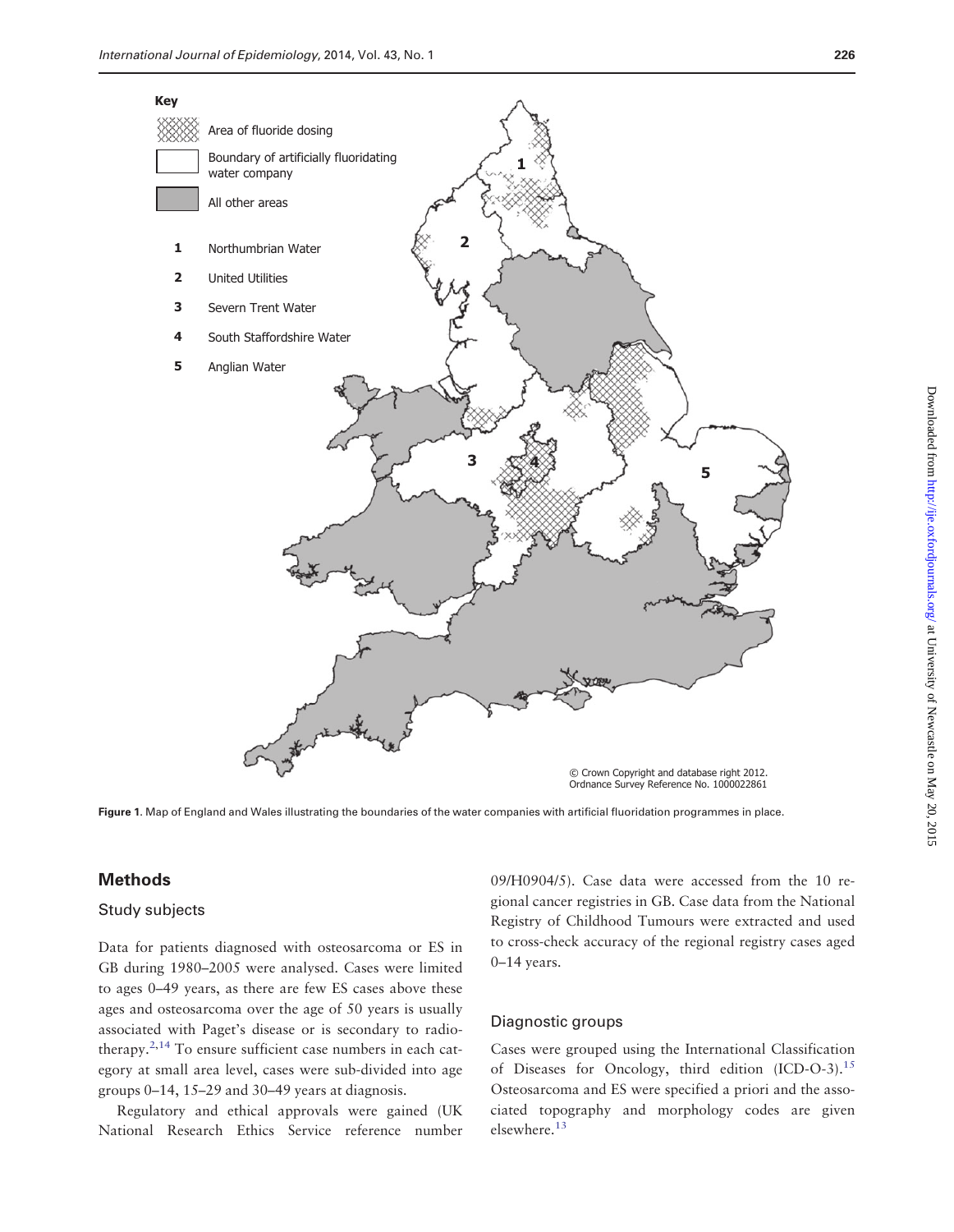#### Population data

Denominator data were derived from national decennial census data.<sup>16–21</sup> Analyses over a prolonged time span are impeded by boundary changes, especially at small area level.[22](#page-10-0) Therefore, population counts from previous censuses and geo-referenced bone cancer registration data were adjusted to be compatible with 2001 census boundaries.[23](#page-10-0) The small area units (SAU) used in the analyses were census wards in England and Wales (0–49-years-old population ranges from 297 to 29300, median  $=$  3090), and postcode sectors in Scotland (0–49-years-old population ranges from 23 to 15916, median  $=$  3201).

Similarly, to adjust for deprivation, a time-series of indicators was obtained from each census during the study period and geographically converted to be compatible with 2001 SAUs. The Townsend index (comprising four components: unemployment, non-car ownership, non-home ownership and household overcrowding) is commonly used in health studies.<sup>24</sup> To track changes in deprivation for every SAU at the different time points, each variable was expressed as a z-score relative to the GB average level over the study period, then summed and equally weighted to a single deprivation score.<sup>25</sup>

#### Fluoride monitoring data

At the time of the study, 25 companies in GB supplied water to 2265 statutorily demarcated 'water supply zones' (WSZs) with a population supply threshold of 100 000 (Water Regulation Zones in Scotland). Less than 1% of households have private water supplies.<sup>26</sup> Fluoride level in drinking water is continuously monitored and required to be less than  $1.5$  ppm on a 3-month average basis.<sup>[27,28](#page-10-0)</sup> These routine fluoride monitoring data were utilised in this study and obtained through Scottish Water and a regulatory body, the Drinking Water Inspectorate (DWI) for companies in England and Wales.

#### Digital boundary data

Digital boundaries for census areas facilitated georeferenced data linkage for statistical analysis and were accessed from UK Borders.<sup>[29,30](#page-10-0)</sup> Digital boundaries for WSZs were accessed through the DWI and Scottish Water.

## Data linkage: assignment of fluoride level to census small area units

Postcode distributions were used to link WSZs to each SAU which was subsequently assigned a fluoride level. The population centroid of each SAU was calculated in ESRI

ArcMap  $9.3^{31}$  $9.3^{31}$  $9.3^{31}$  to assign a weighted average for SAUs with water supply from more than one WSZ. The Nondetects and Data Analysis (NADA) add-on package for estimating censored environmental data was used to compute values for left-censored or missing data in R  $2.8 \cdot 1.^{32,33}$  $2.8 \cdot 1.^{32,33}$  $2.8 \cdot 1.^{32,33}$  $2.8 \cdot 1.^{32,33}$  Bone cancer cases were linked and aggregated for each 2001 census SAU.

#### Statistical analysis

Negative binomial regression was implemented using STATA version  $12<sup>34</sup>$  $12<sup>34</sup>$  $12<sup>34</sup>$  The logarithm of the incidence rate was modelled in two parts: (i) variation explained by the data was expressed as a linear function of gender, age-group and deprivation; (ii) unexplained variation was modelled by a negative binomial distribution. The number of cases observed in each SAU was the dependent variable and the logarithm of the 'at risk' population was used as the offset. Independent variables were the census-derived SAU attributes that were allocated to the 2001 census geography[.22](#page-10-0)

The previously determined best-fitting models that explained bone cancer variation (the final models in the hierarchical series for osteosarcoma and  $ES$ <sup>[13](#page-10-0)</sup> were used as the base models. In the present study, these models were extended to include fluoride level in drinking water by SAU. For osteosarcoma, the base model included gender, age-group, the interaction gender\*age-group, the Townsend score and the interaction Townsend\*female. For ES, the base model included age-group, gender, the interaction age-group\*gender, Scotland, East Midlands, population density and non-car ownership. Fluoride, which had not been analysed in the previous analysis, was then added to these base models. The effect of fluoride level in drinking water was tested in multivariable models whilst adjusting for gender, age-group, population density and interactions. The effect of fluoride was assessed, after adjustment for these covariates, using likelihood ratio tests and the Akaike Information Criterion (AIC).<sup>35</sup> Relative risks (RRs) and associated 90% confidence intervals (CIs) were calculated.[36](#page-11-0)

The mean fluoride level in drinking water was determined using monitoring data sampled between 2004 and 2006 and modelled as a continuous variable, under the assumption that any association was linear. The effect of fluoride level in drinking water was modelled with and without adjustment for deprivation. To test the linearity assumption, fluoride was also modelled as an ordinal variable (dividing the distribution into fifths). To test for a possible threshold effect, the most fluoridated fifth of the population was compared with less fluoridated fifths. Also, areas with a level of at least 0-7 ppm, the lower limit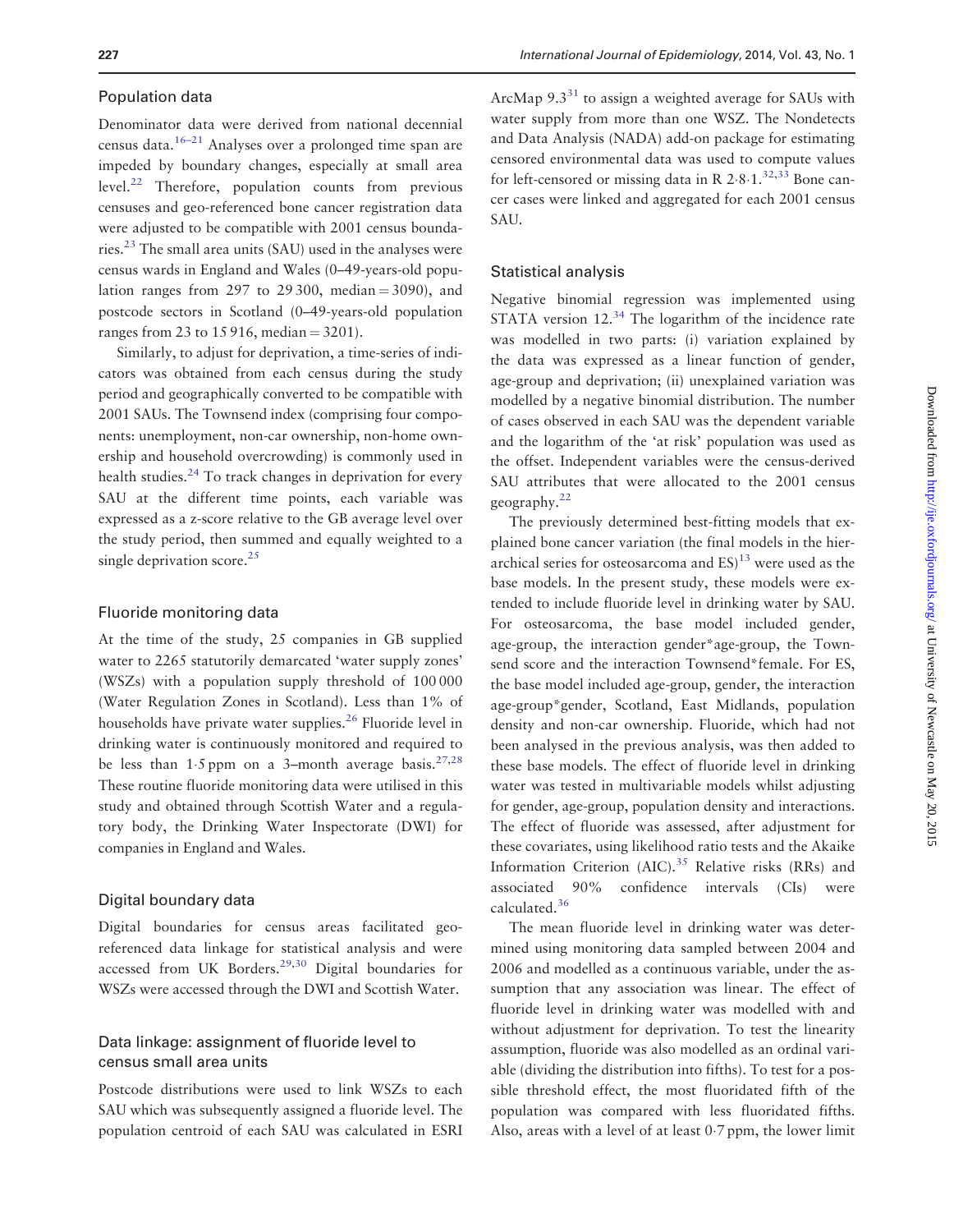of the range for optimum dental health benefit<sup>[4](#page-10-0)</sup> were compared with less fluoridated areas.

Sensitivity analyses tested for effects of age-group. The data were restricted to cases born within the following non-overlapping cohorts: (i) before 1970; (ii) 1970–79; and (iii) 1980 onwards. To test for constancy of fluoride exposures in regions where levels may have fluctuated, artefactually inflated levels (1 ppm) were analysed. Finally, an analysis was carried out on the osteosarcoma data using age-groups 0–9, 10-14,...45-49 years to assess whether the three age-groups 0–14, 15–29 and 30–49 years were too broad to detect increases limited to specific ages. This additional analysis examined age-group interactions with fluoride to test if the age-group 0–9 years was more affected by fluoride than other age-groups. For all analyses, P-values were two-sided.

### **Results**

The study analysed 2566 osteosarcoma cases (1493 males, 1073 females) and 1650 ES cases (988 males, 662 females) aged 0–49 years. The numbers of cases by age-group and gender are given in Table 1, with full descriptive data given elsewhere. $^{13}$  $^{13}$  $^{13}$  For osteosarcoma the overall agestandardized rate (ASR) for all persons was 2-64 per million persons per year (90% CI 2-55, 2-72), and 1-76 per million persons per year (90% CI 1-68, 1-83) for ES. Most analyses included an adjustment for deprivation.

After adjustment for gender, age-group, the interaction gender\*age-group, the Townsend score and the interaction Townsend\*female, no association was found between osteosarcoma and fluoride levels in drinking water  $(P = 0.987)$ . The RR for osteosarcoma for 1-ppm increase in fluoride level was 1-001 (90% CI 0-871 to 1-151). After adjustment for age-group, gender, the interaction age-group\*gender, Scotland, East Midlands, population density and non-car ownership, no association was found between ES incidence and fluoride levels in drinking water  $(P = 0.503)$ . The RR for ES for 1-ppm increase in fluoride levels was 0-929 (90% CI 0-773 to 1-115).

There was no effect without adjustment for deprivation. Similarly, using ordinal measures there was no evidence of any threshold effect. When testing cohorts born before 1970, 1970–79 and 1980 onwards, there was no differential effect of cohort on the association between bone cancer and fluoride. An effect was not found when testing with artefactually raised levels of fluoride (Tables 2–4), nor when using narrower age-bands (0–9, 10–14...45–49 years). There was no evidence of an interaction between age-group and fluoride.

Table 5 presents the mean fluoride level assigned to each SAU in GB. The means range from 0-00 to 1-26 ppm;

Table 1. Number of cases of osteosarcoma and Ewing sarcoma by age-group and gender

| Age-group<br>(years) | Number of<br>osteosarcoma<br>cases |         |       | Number of<br>Ewing sarcoma<br>cases |         |       |  |
|----------------------|------------------------------------|---------|-------|-------------------------------------|---------|-------|--|
|                      | Males                              | Females | Total | Males                               | Females | Total |  |
| $0 - 14$             | 406                                | 411     | 817   | 356                                 | 303     | 659   |  |
| $1.5 - 29$           | 821                                | 494     | 1315  | 516                                 | 284     | 800   |  |
| $30 - 49$            | 266                                | 168     | 434   | 116                                 | 75      | 191   |  |
| $0-49$               | 1493                               | 1073    | 2566  | 988                                 | 662     | 1650  |  |

48% of the SAUs had a fluoride level less than 0-10 ppm and 80% had a level below 0-26 ppm. Approximately 70% of the SAUs belonging to the upper fifth had fluoride levels considered to provide the optimal dental decay prevention benefit (0-70–1-20 ppm). This equated to approximately 14% of the total number of SAUs in GB having a fluoride level within optimal limits. Five water companies in England currently operate artificial fluoridation programmes but not all their WSZs are artificially fluoridated (AF) [\(Figure 1\)](#page-3-0). The AF WSZs ranged from 0-04 to 1-08 ppm; 67% of the AF WSZs had a level within optimal limits.

## **Discussion**

This ecological analysis used high-quality populationbased osteosarcoma and ES case data from 0–49-year-olds diagnosed 1980–2005 in GB. The demographic profile of the study population has previously been published.<sup>13</sup> There was no evidence of an association between fluoride in drinking water and osteosarcoma or ES. Thus, there was no support for prior hypothesis (i) that geographical heterogeneity of osteosarcoma is modulated by differences in fluoride levels. There was support for prior hypothesis (ii) that geographical heterogeneity of ES is not modulated by differences in fluoride levels.

This is the first study that has assessed fluoride levels in drinking water across the whole of GB. Novel methodologies were developed within a GIS framework to enable fluoride levels to be assigned to each SAU. Such an approach reduced the potential of misclassification of exposure data when compared with previous studies that took simpler approaches.<sup>37-39</sup>

The monitoring data suggested that levels in some AF areas were much lower than 1 ppm. Indeed, 33% of AF WSZs were below 0-7 ppm, the lower limit of the optimum range for dental health benefit.<sup>[4](#page-10-0)</sup> It is noteworthy that this corresponded to only 14% of all SAUs in GB having a fluoride level that may confer a dental health benefit, and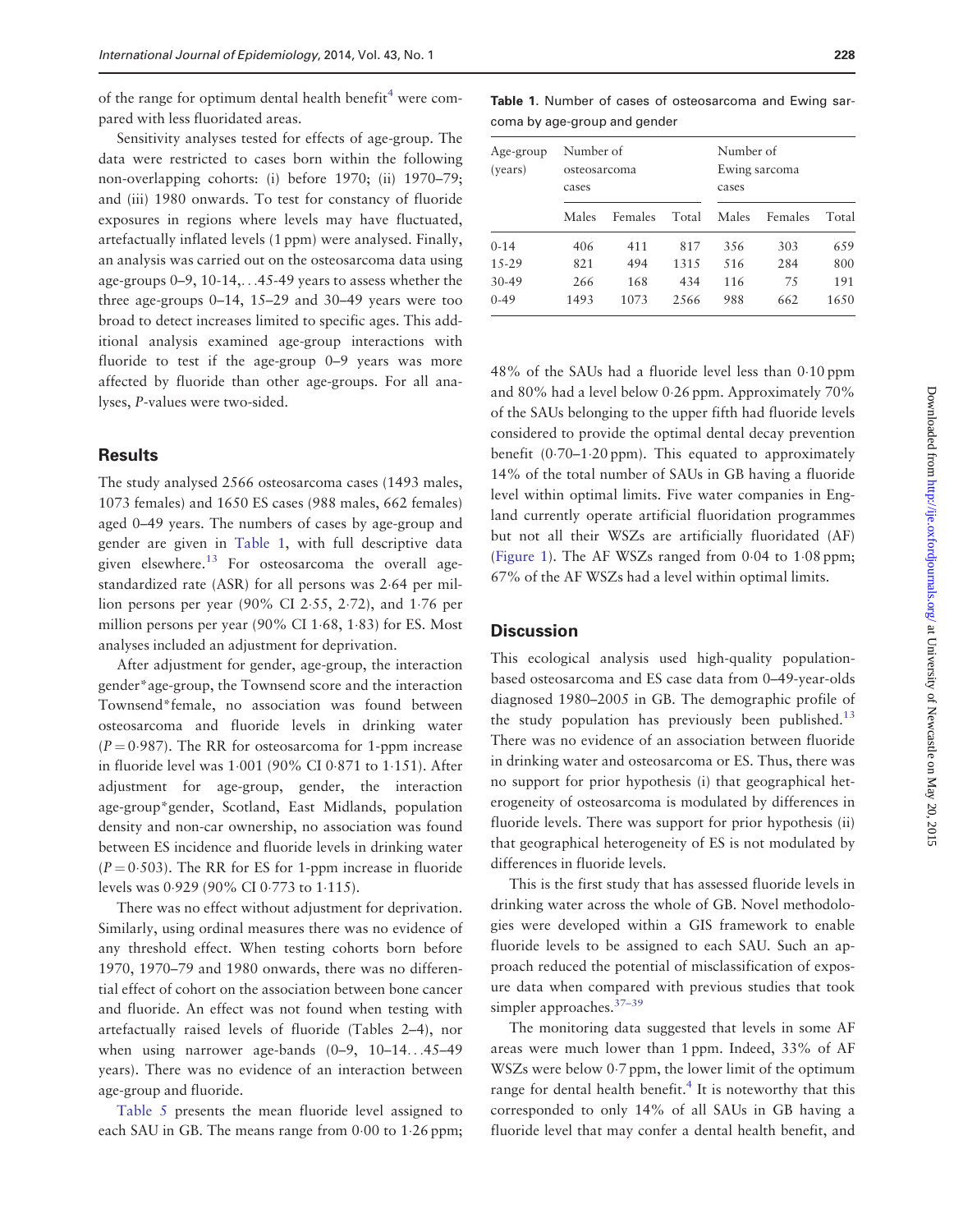| Model          | Test | Factor <sup>a,b</sup>                                                                                                                                                                                          |
|----------------|------|----------------------------------------------------------------------------------------------------------------------------------------------------------------------------------------------------------------|
| 1              |      | Fluoride level in drinking water as a continuous variable with adjustment for deprivation                                                                                                                      |
| $\mathfrak{2}$ |      | Fluoride level in drinking water as a continuous variable without adjustment for deprivation                                                                                                                   |
| 3              |      | Fluoride level in drinking water as a discrete variable (quintiles) with adjustment for deprivation and comparison of<br>quintile 1 with quintile 2, 3, 4 and 5                                                |
| 4              |      | Fluoride level in drinking water as a binary variable based on the highest (5th) quintile with adjustment for deprivation                                                                                      |
| 5              | (a)  | Fluoride level in drinking water higher than 0.7 ppm are compared to levels that are less than 0.7 ppm (where fluoride level<br>as binary based on 0.7 ppm threshold) with adjustment for deprivation          |
| 6              |      | Fluoride level in drinking water as a discrete variable (quintiles) without adjustment for deprivation and comparison of<br>quintile 1 with quintile 2, 3, 4 and 5                                             |
| 7              |      | Fluoride level in drinking water as a binary variable based on the highest $(5th)$ quintile without adjustment for deprivation                                                                                 |
| 8              |      | Fluoride levels in drinking water higher than 0.7 ppm are compared with levels that are less than 0.7 ppm (where fluoride<br>level as binary is based on 0.7 ppm threshold) without adjustment for deprivation |
| 9              |      | Fluoride level in drinking water (where cohort is restricted to include cases born before 1970)                                                                                                                |
| 10             | (b)  | Fluoride level in drinking water (where cohort is restricted to include cases born 1970 to 1979)                                                                                                               |
| 11             |      | Fluoride level in drinking water (where cohort is restricted to include cases born 1980 or later)                                                                                                              |
| 12             |      | Fluoride level in drinking water (where 10% of AF SAUs assigned a fluoride level of 1 ppm)                                                                                                                     |
| 13             |      | Fluoride level in drinking water (where 20% of AF SAUs assigned a fluoride level of 1 ppm)                                                                                                                     |
| 14             |      | Fluoride level in drinking water (where 30% of AF SAUs assigned a fluoride level of 1 ppm)                                                                                                                     |
| 15             |      | Fluoride level in drinking water (where 40% of AF SAUs assigned a fluoride level of 1 ppm)                                                                                                                     |
| 16             |      | Fluoride level in drinking water (where 100% of AF SAUs assigned a fluoride level of 1 ppm)                                                                                                                    |
| 17             |      | Fluoride level in drinking water (where pilot areas Watford, Kilmarnock & all Anglesey assigned a fluoride level of 1 ppm)                                                                                     |
| 18             | (c)  | Fluoride level in drinking water (where pilot areas Watford, Kilmarnock & wards in north Anglesey assigned a fluoride<br>level of 1 ppm)                                                                       |
| 19             |      | Fluoride level in drinking water (where pilot areas Watford, Kilmarnock & wards in south Anglesey assigned a fluoride<br>level of 1 ppm)                                                                       |
| 20             |      | Fluoride level in drinking water (where pilot areas Watford, Kilmarnock & wards in east Anglesey assigned a fluoride level<br>of $1$ ppm $)$                                                                   |
| 21             |      | Fluoride level in drinking water (where pilot areas Watford, Kilmarnock & wards in west Anglesey assigned a fluoride level<br>of 1 ppm)                                                                        |
| 22             |      | Fluoride level in drinking water (excluding all AF SAUs including those in Three Valleys)                                                                                                                      |
| 23             |      | Artificial fluoridation as a binary variable with adjustment for deprivation                                                                                                                                   |

Table 2. Description of models used in the sensitivity analyses that tested the assumption that: (a) a continuous scale is an appropriate level of measurement for quantity of fluoride in drinking water; (b) there was no change in the effect of fluoride by cohort; and (c) fluoride levels in drinking water are constant over the study period

<sup>a</sup>The best fitting model for osteosarcoma is age-group, gender, gender\*age-group, Townsend & Townsend\*female.<sup>[13](#page-10-0)</sup>

<sup>b</sup>The best fitting model for Ewing sarcoma is age-group, gender, age-group\*gender, Scotland, East Midlands, population density and non-car ownership.<sup>[13](#page-10-0)</sup>

61% of AF SAUs had such a level. This suggests that 35% of populations residing in AF areas were being supplied with AF water dosed below the optimal level.

The relationship between fluoride and osteosarcoma risk has been examined in a small number of animal $40,41$ and human studies $37-39,41-48$  with conflicting results. Disagreement could be linked to fundamental differences in study design; some studies were laboratory-based, [40,41](#page-11-0) some ecological, $37,38,43-45$  $37,38,43-45$  others were case-control.<sup>46-48</sup> Moreover, investigations to date had several methodological limitations. These included limited statistical power,[37,](#page-11-0)46–48 the potential of selection bias in choice of  $cases^{47,48}$  and controls<sup>48</sup> or method of exposure categorization leading to misclassification.

In a recent case-control study, Bassin and colleagues analysed 103 cases (60 males, 43 females) aged under 20 years and found increased osteosarcoma risk with fluoride in drinking water for males only, with a peak in the age-group  $6-8$  years.<sup>[47](#page-11-0)</sup> However, the number of cases within this age-group would have been extremely small.<sup>[49,50](#page-11-0)</sup> A further limitation acknowledged by the authors was potential selection bias because of differences in case and control referral patterns to participating hospitals.<sup>47</sup>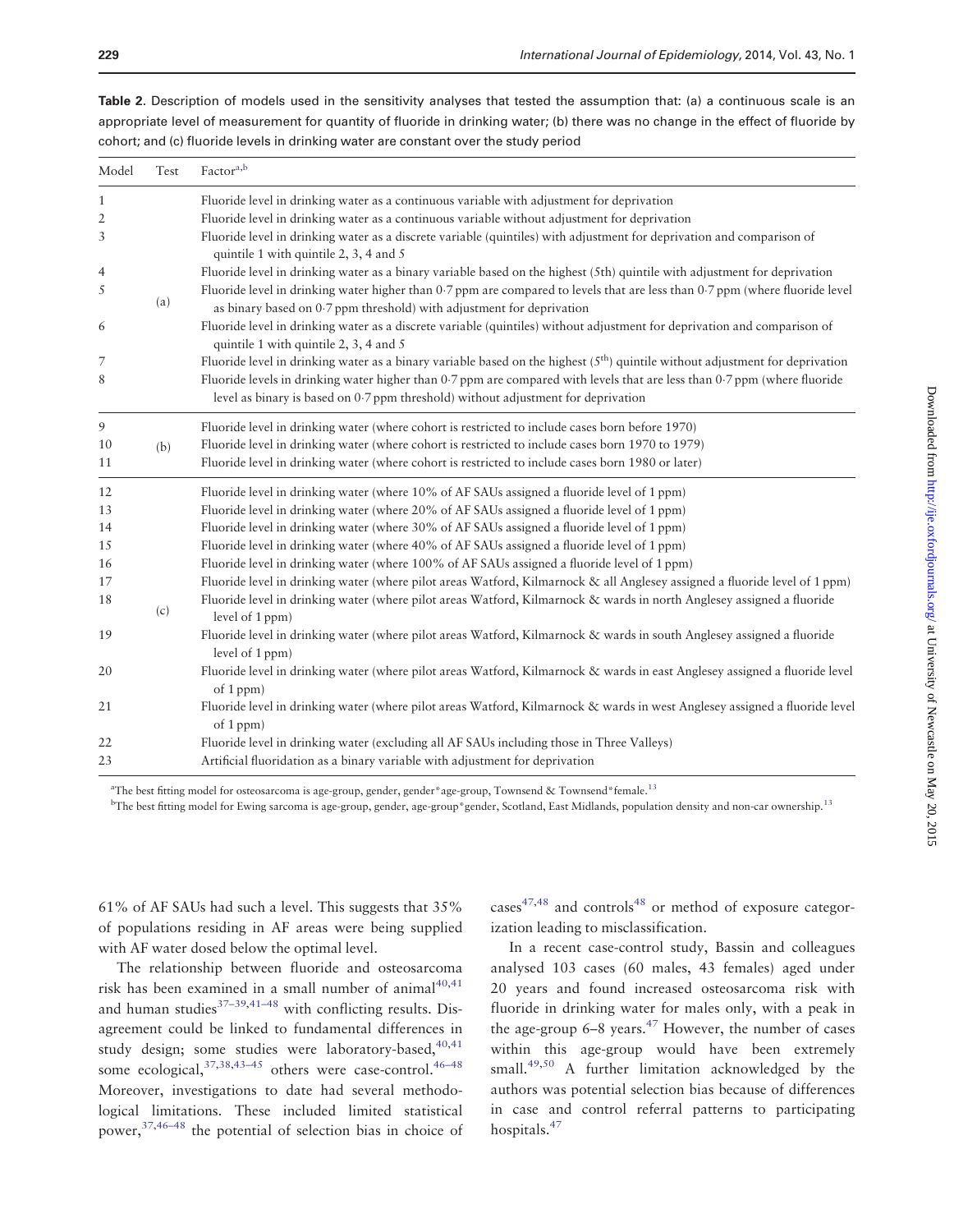| Model          |                                   | dfb    | deviance AIC <sup>c</sup> |                  | Difference in: |          | Coefficient (with 90%<br>confidence interval) |     | Relative risk (with 90%<br>confidence interval) | Likelihood<br>ratio: |
|----------------|-----------------------------------|--------|---------------------------|------------------|----------------|----------|-----------------------------------------------|-----|-------------------------------------------------|----------------------|
|                | Number <sup>a</sup> Comparison    |        |                           |                  | df             | deviance |                                               |     | $P$ -value                                      |                      |
| 1              | d                                 |        | 175665 17940.9            | 24754.8          | $\overline{1}$ | 0.000    | $0.001 (-0.138, 0.141)$                       |     | 1.001(0.871, 1.151)                             | 0.987                |
| 2              | $\rm e$                           |        | 175667 17976-3 24786-2 1  |                  |                | 0.006    | $-0.006$ ( $-0.145, 0.133$ )                  |     | 0.994(0.865,1.142)                              | 0.940                |
|                |                                   |        |                           |                  |                |          | (a) $-0.122 (-0.227,-0.016)$                  | (a) | 0.885(0.797, 0.984)                             |                      |
|                |                                   |        |                           |                  |                |          | $-0.097(-0.202,0.009)$<br>(b)                 | (b) | 0.908(0.817,1.009)                              |                      |
| 3 <sup>f</sup> | d                                 |        | 175662 17936.5 24756.4 4  |                  |                | 4.368    | $-0.056(-0.160, 0.048)$<br>(c)                | (c) | 0.946(0.853,1.049)                              | 0.359                |
|                |                                   |        |                           |                  |                |          | (d) $-0.042$ ( $-0.146, 0.061$ )              | (d) | 0.958(0.864, 1.063)                             |                      |
| 4              | d                                 |        | 175665 17940.6            | 24754.5 1        |                | 0.273    | $0.026 (-0.056, 0.108)$                       |     | 1.026(0.946, 1.114)                             | 0.602                |
| 5              | ${\rm d}$                         |        | 175665 17940-8 24754-7 1  |                  |                | 0.114    | $-0.024(-0.140, 0.093)$                       |     | 0.976(0.869,1.097)                              | 0.736                |
|                |                                   |        |                           |                  |                |          | $-0.102 (-0.207, 0.004)$<br>(a)               | (a) | 0.903(0.813,1.004)                              |                      |
|                |                                   |        |                           |                  |                |          | (b) $-0.038$ ( $-0.142,0.067$ )               | (b) | 0.963(0.867,1.069)                              |                      |
| 6 <sup>f</sup> | $\mathbf{e}% _{t}\left( t\right)$ |        | 175664 17973.3 24789.1 4  |                  |                | 3.051    | $-0.058(-0.161,0.046)$<br>(c)                 | (c) | 0.944(0.851,1.047)                              | 0.549                |
|                |                                   |        |                           |                  |                |          | (d) $-0.016$ ( $-0.119,0.088$ )               | (d) | 0.984(0.888,1.092)                              |                      |
| 7              | $\mathbf{e}% _{t}\left( t\right)$ |        | 175667 17975.9 24785.8 1  |                  |                | 0.440    | $0.033 (-0.049, 0.115)$                       |     | 1.034(0.952,1.122)                              | 0.507                |
| 8              | $\mathbf e$                       |        | 175667 17975.9            | 24785.8 1        |                | 0.367    | $-0.043 (-0.159, 0.074)$                      |     | 0.958(0.853,1.076)                              | 0.545                |
| 9              | g                                 | 175667 |                           | 8669.8 11462.7 1 |                | 3.425    | $-0.193(-0.421,0.036)$                        |     | 0.825(0.656,1.036)                              | 0.064                |
| 10             | h                                 | 175665 | 6587.3                    | 8606.0 1         |                | 0.965    | $0.148 (-0.097, 0.393)$                       |     | 1.160(0.908, 1.482)                             | 0.326                |
| 11             | $\mathbf{i}$                      | 117108 | 6439.1                    | 8603.9 1         |                | 1.656    | $0.197 (-0.051, 0.445)$                       |     | 1.218(0.951, 1.560)                             | 0.198                |
| 12             | d                                 |        | 175665 17940.9            | 24754.7 1        |                | 0.024    | $-0.013(-0.150, 0.124)$                       |     | 0.987(0.860,1.132)                              | 0.876                |
| 13             | d                                 |        | 175665 17940.8            | 24754.7 1        |                | 0.066    | $-0.021(-0.158, 0.115)$                       |     | 0.979(0.854,1.122)                              | 0.798                |
| 14             | d                                 |        | 175665 17940.9            | 24754.8 1        |                | 0.010    | $-0.008(-0.141, 0.125)$                       |     | 0.992(0.868,1.133)                              | 0.921                |
| 15             | d                                 |        | 175665 17940.9            | 24754.7 1        |                | 0.021    | $0.011 (-0.118, 0.141)$                       |     | 1.011(0.889, 1.151)                             | 0.885                |
| 16             | d                                 |        | 175665 17940.8            | 24754.7 1        |                | 0.030    | $0.013 (-0.106, 0.131)$                       |     | 1.013(0.899, 1.140)                             | 0.862                |
| 17             | d                                 |        | 175665 17940.9            | 24754.8 1        |                | 0.006    | $0.006 (-0.131, 0.143)$                       |     | 1.006(0.877,1.154)                              | 0.941                |
| 18             | d                                 |        | 175665 17940.9            | 24754.7 1        |                | 0.017    | $0.011 (-0.126, 0.148)$                       |     | 1.011(0.881, 1.160)                             | 0.896                |
| 19             | d                                 |        | 175665 17940.9            | 24754.8          | -1             | 0.005    | $-0.006$ ( $-0.143, 0.132$ )                  |     | 0.994(0.866, 1.141)                             | 0.947                |
| 20             | d                                 |        | 175665 17940.9            | 24754.8 1        |                | 0.002    | $0.004 (-0.134, 0.141)$                       |     | 1.004(0.875,1.152)                              | 0.963                |
| 21             | d                                 |        | 175665 17940.9            | 24754.8 1        |                | 0.000    | $0.001 (-0.136, 0.139)$                       |     | 1.001(0.873,1.149)                              | 0.986                |
| 22             | Ĵ                                 |        | 148137 14904.9            | 20527-2 1        |                | 1.090    | $0.156 (-0.086, 0.397)$                       |     | 1.168(0.917, 1.488)                             | 0.297                |
|                | $\mathbf g$                       | 175667 | 8669.8                    | 11400.8 1        |                | 3.425    | $-0.189(-0.361,-0.017)$                       |     | 0.828(0.697,0.983)                              | 0.064                |
| 23             | h                                 | 175665 | 6588.1                    | 8606.8 1         |                | 0.160    | $0.045 (-0.139, 0.229)$                       |     | 1.046(0.870, 1.257)                             | 0.689                |
|                | $\rm i$                           | 117108 | 6437.5                    | 8603.9 1         |                | 3.216    | 0.197(0.020, 0.373)                           |     | 1.218(1.021, 1.452)                             | 0.073                |

Table 3. Examination of the effect of fluoride level in drinking water on osteosarcoma incidence: comparison of fluoride models and test results

a Please see Table 2a–c for model description.

<sup>b</sup>Degree of freedom.

c Akaike Information Criterion

d Compared with the non-fluoride model that contained age-group, gender, gender\*age-group, Townsend & Townsend\*female—cohort includes all cases in GB for the whole of the study period.

e Compared with the non-fluoride model that contained age-group, gender, gender\*age-group—cohort includes all cases in GB for the whole of the study period.

<sup>f</sup>Coefficients and relative risks are reported for quintiles (a) 2, (b) 3, (c) 4 and (d) 5.

g Compared with the non-fluoride model that contained age-group, gender, unemployment—cohort is restricted to include cases born before 1970.

hCompared with the non-fluoride model that contained age-group, gender, gender\*age-group, non-home ownership, non-home ownership \*age-group—cohort is restricted to include cases born between 1970 and 1979.

i Compared with the non-fluoride model that contained age-group, gender, gender\*age-group, unemployment, unemployment\*age-group—cohort is restricted to include cases born 1980 or later.

Another case-control study using the same dataset found no association, but again methods used introduced limitations. There were 109 cases aged under 30 years, but only 21 controls in this age range (median age for male controls = 41.3 years; male cases =  $17.0$ ).<sup>48</sup> It is also

possible that the use of other newly diagnosed malignant bone tumours as the controls masked any differences if risk also increased in those tumours. $21$  Furthermore, although the overall results contradict those from Bassin's study,  $51$ the use of total accumulated fluoride dose rather than a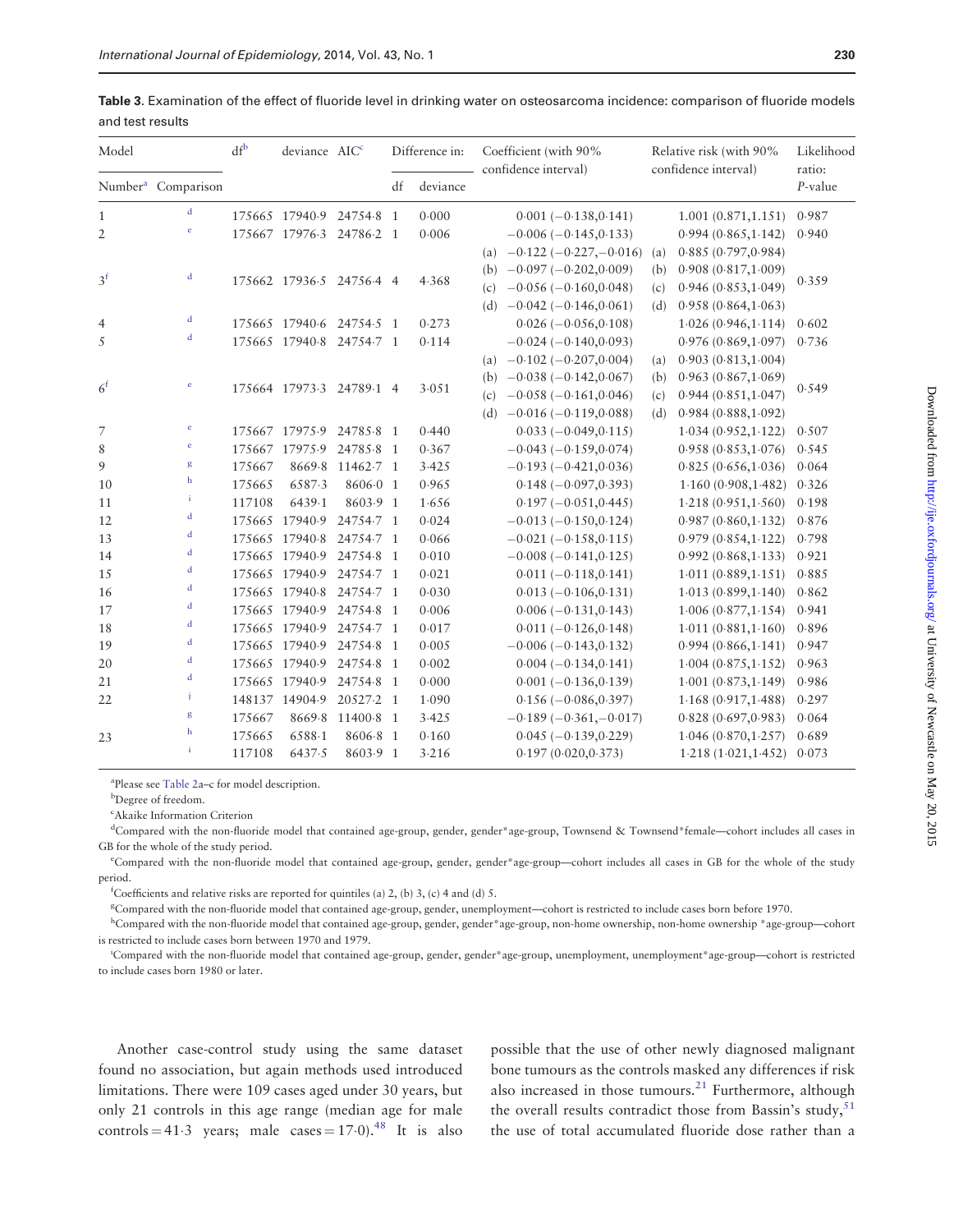| Model          |                                   | dfb    | deviance AICh          |                 |                | Difference in: | Coefficient (with 90%<br>confidence interval) |     | Relative risk (with 90%<br>confidence interval) | Likelihood<br>ratio: |
|----------------|-----------------------------------|--------|------------------------|-----------------|----------------|----------------|-----------------------------------------------|-----|-------------------------------------------------|----------------------|
|                | Number <sup>a</sup> Comparison    |        |                        |                 | df             | deviance       |                                               |     |                                                 | $P$ -value           |
| $\mathbf{1}$   | d                                 |        | 175663 12874.8         | 17301.6         | $\mathbf{1}$   | 0.448          | $-0.074(-0.257, 0.109)$                       |     | 0.929(0.773,1.115)                              | 0.503                |
| 2              | $\rm e$                           |        | 175664 12883-0 17307-8 |                 | 1              | 0.617          | $-0.086(-0.269,0.096)$                        |     | 0.917(0.764,1.101)                              | 0.432                |
|                |                                   |        |                        |                 |                |                | $0.071(-0.068, 0.211)$<br>(a)                 | (a) | 1.074(0.934, 1.235)                             |                      |
|                |                                   |        |                        |                 |                |                | $-0.120(-0.268,0.027)$<br>(b)                 | (b) | 0.887(0.765,1.028)                              |                      |
| 3 <sup>f</sup> | d                                 |        | 175660 12869.6 17302.4 |                 | 4              | 5.630          | $-0.019(-0.174, 0.136)$<br>(c)                | (c) | 0.981(0.840,1.146)                              | 0.229                |
|                |                                   |        |                        |                 |                |                | $-0.002$ ( $-0.150, 0.146$ )<br>(d)           | (d) | 0.998(0.861, 1.157)                             |                      |
| 4              | d                                 | 175663 | 12875.2                | $17302 \cdot 0$ | $\mathbf{1}$   | 0.039          | $0.013 (-0.094, 0.120)$                       |     | 1.013(0.910, 1.128)                             | 0.843                |
| 5              | d                                 |        | 175663 12874.9         | 17301.7         | 1              | 0.351          | $-0.053(-0.202,0.095)$                        |     | 0.948(0.817,1.100)                              | 0.554                |
|                |                                   |        |                        |                 |                |                | $0.069(-0.071, 0.209)$<br>(a)                 | (a) | 1.071(0.931, 1.233)                             |                      |
|                | $\mathbf{e}% _{t}\left( t\right)$ |        |                        |                 |                |                | $-0.076(-0.222,0.070)$<br>(b)                 | (b) | 0.927(0.801, 1.073)                             |                      |
| 6 <sup>f</sup> |                                   |        | 175661 12880.2 17311.0 |                 | $\overline{4}$ | 3.416          | $0.028 (-0.126, 0.182)$<br>(c)                | (c) | 1.028(0.881, 1.199)                             | 0.491                |
|                |                                   |        |                        |                 |                |                | $0.011 (-0.137, 0.159)$ (d)<br>(d)            |     | 1.011(0.872, 1.173)                             |                      |
| 7              | $\mathbf{e}$                      |        | 175664 12883.6         | 17308.4         | $\mathbf{1}$   | 0.002          | $0.003 (-0.104, 0.110)$                       |     | 1.003(0.901, 1.116)                             | 0.967                |
| 8              | $\mathbf{e}% _{t}\left( t\right)$ |        | 175664 12882-8         | 17307.6         | $\mathbf{1}$   | 0.761          | $-0.078(-0.225,0.070)$                        |     | 0.925(0.798,1.073)                              | 0.383                |
| 9              | $\mathbf g$                       | 175666 | 5138.1                 | 6543.7          | $\mathbf{1}$   | 0.679          | $-0.152(-0.460, 0.156)$                       |     | 0.859(0.631,1.168)                              | 0.410                |
| 10             | h                                 | 175665 | 5288.3                 | 6797.4          | 1              | 0.164          | $-0.072$ ( $-0.366$ , 0.222)                  |     | 0.930(0.693,1.249)                              | 0.685                |
| 11             | ÷                                 | 117108 | 5127.0                 | 6707.6          | $\mathbf{1}$   | < 0.001        | $0.022 (-0.293, 0.337)$                       |     | 1.023(0.746, 1.401)                             | 0.996                |
| 12             | $\mathbf d$                       |        | 175663 12874.7         | 17301.5         | 1              | 0.564          | $-0.082$ ( $-0.262, 0.098$ )                  |     | 0.921(0.769,1.103)                              | 0.453                |
| 13             | d                                 |        | 175663 12874.6         | 17301.4         | $\mathbf{1}$   | 0.586          | $-0.083(-0.261,0.096)$                        |     | 0.921(0.770,1.101)                              | 0.444                |
| 14             | d                                 | 175663 | 12874.7                | 17301.2         | $\mathbf{1}$   | 0.807          | $-0.095(-0.271,0.080)$                        |     | 0.909(0.763,1.084)                              | 0.369                |
| 15             | d                                 | 175663 | 12874.7                | 17301.4         | $\mathbf{1}$   | 0.640          | $-0.083(-0.253,0.088)$                        |     | 0.921(0.776,1.092)                              | 0.424                |
| 16             | d                                 | 175663 | 12874.5                | 17301.2         | $\mathbf{1}$   | 0.780          | $-0.083(-0.240, 0.073)$                       |     | 0.920(0.787,1.076)                              | 0.377                |
| 17             | d                                 | 175663 | 12874.8                | $17301 - 6$     | $\mathbf{1}$   | 0.396          | $-0.068(-0.248, 0.111)$                       |     | 0.934(0.780,1.118)                              | 0.529                |
| 18             | $\mathbf d$                       |        | 175663 12874.7         | 17301.5         | $\mathbf{1}$   | 0.513          | $-0.078(-0.259, 0.103)$                       |     | 0.925(0.772,1.108)                              | 0.474                |
| 19             | d                                 |        | 175663 12874.8         | $17301 - 6$     | $\mathbf{1}$   | 0.420          | $-0.071(-0.251, 0.110)$                       |     | 0.932(0.778,1.116)                              | 0.517                |
| 20             | d                                 | 175663 | 12874.7                | 17301.5         | $\mathbf{1}$   | 0.520          | $-0.079(-0.260, 0.102)$                       |     | 0.924(0.771,1.108)                              | 0.471                |
| 21             | d                                 | 175663 | 12874.8                | $17301 - 6$     | $\mathbf{1}$   | 0.413          | $-0.070$ ( $-0.251$ , 0.110)                  |     | 0.932(0.778,1.117)                              | 0.520                |
| 22             | j                                 |        | 148135 10798-1         | 14474.9         | $\mathbf{1}$   | 0.037          | $0.039(-0.294, 0.372)$                        |     | 1.040(0.745, 1.451)                             | 0.847                |
|                | $\mathbf g$                       | 175666 | 5137.1                 | 6542.7          | $\mathbf{1}$   | 1.627          | $-0.178(-0.412,0.057)$                        |     | 0.837(0.662,1.058)                              | 0.202                |
| 23             | h                                 | 175665 | 5288.5                 | 6795.6          | 1              | 0.010          | $-0.013(-0.228, 0.202)$                       |     | 0.987(0.796,1.223)                              | 0.919                |
|                | ï                                 | 117108 | 5127.0                 | 6707.6          | $\mathbf{1}$   | < 0.001        | $-0.001(-0.229, 0.227)$                       |     | 0.999(0.796,1.255)                              | 0.996                |

<span id="page-8-0"></span>Table 4. Examination of the effect of fluoride level in drinking water on Ewing sarcoma incidence: comparison of fluoride models and test results

a Please see Table 2a–c for model description.

<sup>b</sup>Degree of freedom.

c Akaike Information Criterion.

d Compared with the model that contains age-group, gender, age-group \*gender, Scotland, East Midlands, population density and non-car ownership—cohort includes all cases for whole of study period.

e Compared with the model that contains age-group, gender, age-group \*gender, Scotland, East Midlands, population density—cohort includes all cases for whole of study period.

<sup>f</sup>Coefficients and relative risks are reported for quintiles (a) 2, (b) 3, (c) 4 and (d) 5.

<sup>g</sup>Compared with the non-fluoride model that contained age-group, gender, population density, unemployment—cohort is restricted to include cases born before 1970.

<sup>h</sup>Compared with the non-fluoride model that contained age-group, gender, age-group \*gender, population density, unemployment—cohort is restricted to include cases born between 1970 and 1979.

i Compared with the non-fluoride model that contained age-group, gender, age-group \*gender, Scotland, unemployment—cohort is restricted to include cases born 1980 or later.

specific time in the life course prevents any direct comparisons being made.

A study did find a link between mean fluoride levels in blood serum and increased osteosarcoma risk, but finding this association does not infer causality.<sup>[52](#page-11-0)</sup> Mean fluoride levels in cases with other bone-forming tumours were significantly higher when compared with the control group consisting of patients with musculo-skeletal pain only.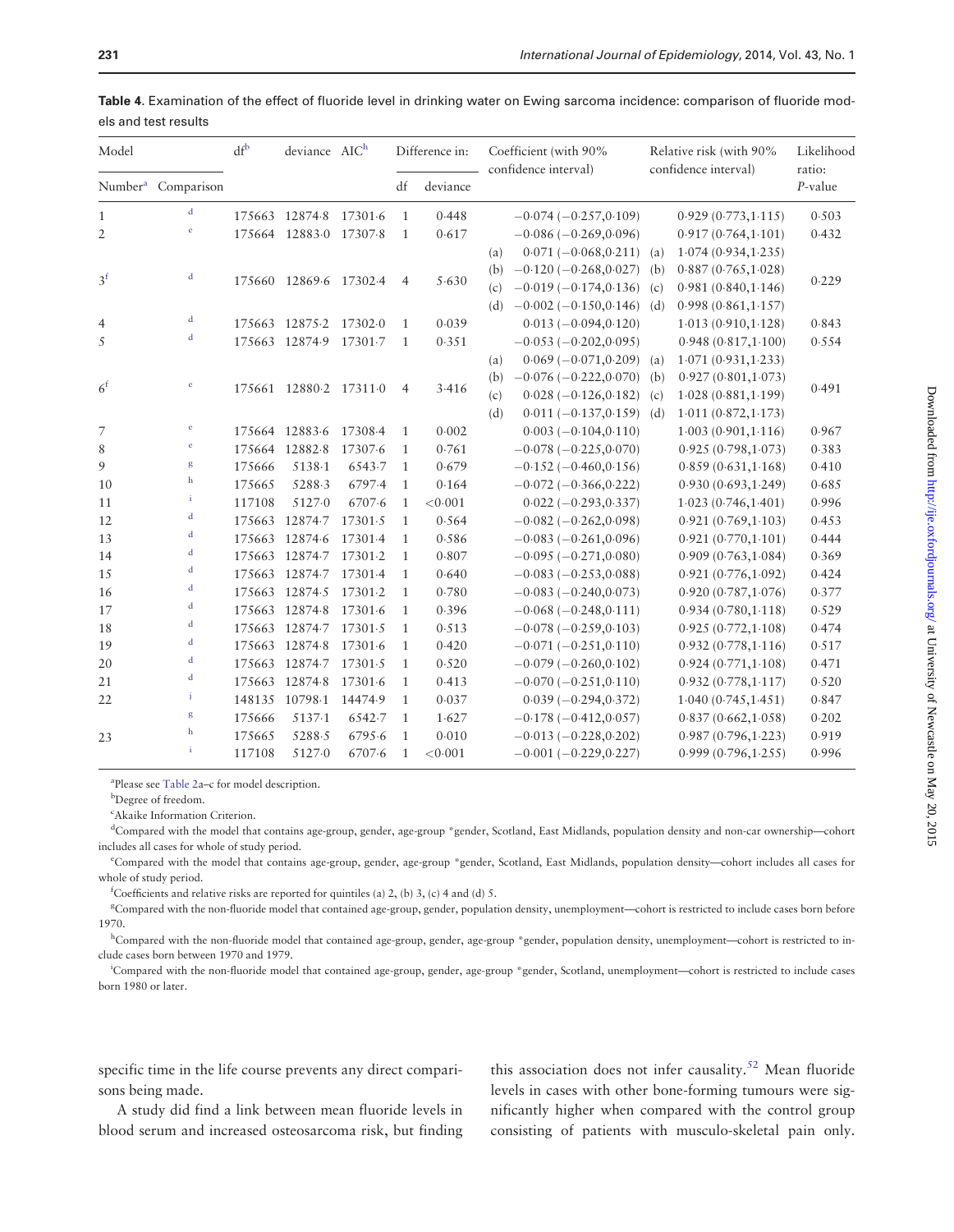Table 5. The upper and lower limits of each fluoride category (the average level of fluoride assigned to each census small area unit (SAU) in parts per million (ppm) and then the SAU population distribution ranked and divided into fifths)

| (SAU population distribution | (upper and lower limits of |
|------------------------------|----------------------------|
| divided into fifths)         | fluoride category)         |
| 1 (lower fifth)              | $0.000000 - 0.048969$      |
| 2                            | $0.048970 - 0.078770$      |
| 3                            | $0.078771 - 0.138820$      |
| $\overline{4}$               | $0.138821 - 0.254040$      |
| $5$ (upper fifth)            | $0.254041 - 1.268000$      |

Although the mean fluoride level was only approximately 50% of the osteosarcoma group, it highlights caution when selecting controls.

Two ecological studies from the USA and from Ireland concluded water fluoridation status had no influence on osteosarcoma incidence rates.[38,39](#page-11-0) However, both studies had shortcomings due to the methods of exposure data categorization. The US study categorized states according to high and low community water fluoridation.<sup>[37](#page-11-0)</sup> Other studies merely compared bone cancer incidence in areas with and without artificial fluoridation programmes[.38,39](#page-11-0) The bioavailability and chemistry have been assessed, with no difference being found between naturally occurring and artificial fluoride.<sup>53</sup> Similarly, another experimental double-blind cross-over trial reported no difference in bioavailability although this finding needed to be treated cautiously due to small case numbers.<sup>54</sup>

The present study had some limitations. It is a small area study and assumed that the characteristics of each individual within a designated area were represented by the aggregate statistics for that area. However, although these studies are susceptible to the ecological fallacy,  $55 \text{ ecolo}$  $55 \text{ ecolo}$ gical analyses are suited to initial investigation of causal hypotheses.<sup>56</sup> Artificial fluoridation programmes are necessarily ecological but are considered an effective method of providing populations with the dental health benefit of fluoride. $22,23$ 

Lack of availability and inconsistency of individual sampling data across the whole of GB during the study period (only 2004–06 data were used) meant an assumption was made of no change in fluoride levels within the study time-frame. However, this assumption was substantiated through sensitivity analyses (Tables 2-4). The fluctuations in fluoride levels over time were assessed. Fluoride levels in England fluctuated plus or minus 10%. Since source data for Scotland were limited to 2004–06 and more variation was found in Wales, the main analysis was repeated using data for England only. It found the bestfitting models had the same predictors as the whole of GB.

It is well established that fluoride concentrations in bone increase with age.<sup>[57](#page-11-0)</sup> To determine whether age or time of putative exposure had influenced the findings, the analyses were repeated using non-overlapping birth cohorts (before 1970, 1970–79 and 1980 onwards). For all three cohorts, there was no evidence of any association with risk (Tables 2–4). This confirmed that making an assumption of stable fluoride concentrations over time was reasonable.

Finding no association might be because of attenuation due to exposure measurement error, arising through the imprecision in allocating fluoride levels to specific areas during specific periods. For example, the WSZ boundaries have changed over time but it was not possible to represent these changes, as digital boundary data have only been archived since 2004. Lack of data availability also made it impossible to take any local changes within artificial fluoridation supply areas into account.

SAU of residence at time of diagnosis may not represent the true lifetime or shorter period of fluoride exposure for each case. Other sources of fluoride are not taken into consideration. In the 1950s when the first pilot studies were carried out in GB, there was much less availability from other sources. Fluoride started to be added to toothpaste in the 1970s and by 1978 approximately 96% of all toothpastes were fluoridated. Nevertheless, it is believed that drinking water is still the primary source of fluoride in GB, particularly in areas with fluoride levels of 1 ppm and over[.4](#page-10-0)

In conclusion, this small area analysis used high-quality population-based osteosarcoma and ES case data. Novel GIS methodologies were developed to enable fluoride level in drinking water to be assigned to each SAU in GB. No association was found between fluoride level and osteosarcoma or ES before and after adjustment for deprivation. The findings from this study provide no evidence that higher levels of fluoride (whether natural or artificial) in drinking water in GB lead to greater risk of osteosarcoma or ES. Ecological design was appropriate for this initial investigation but also introduced limitations. Further research, such as large case-control studies that incorporate the GIS methodologies developed during this study, is recommended.

## Funding

This work was supported by the Bone Cancer Research Trust (BCRT) [grant reference number: BCRT/08/08], North of England Children's Cancer Research (NECCR) Fund, the National Institute for Health Research (NIHR) and Children with Cancer UK.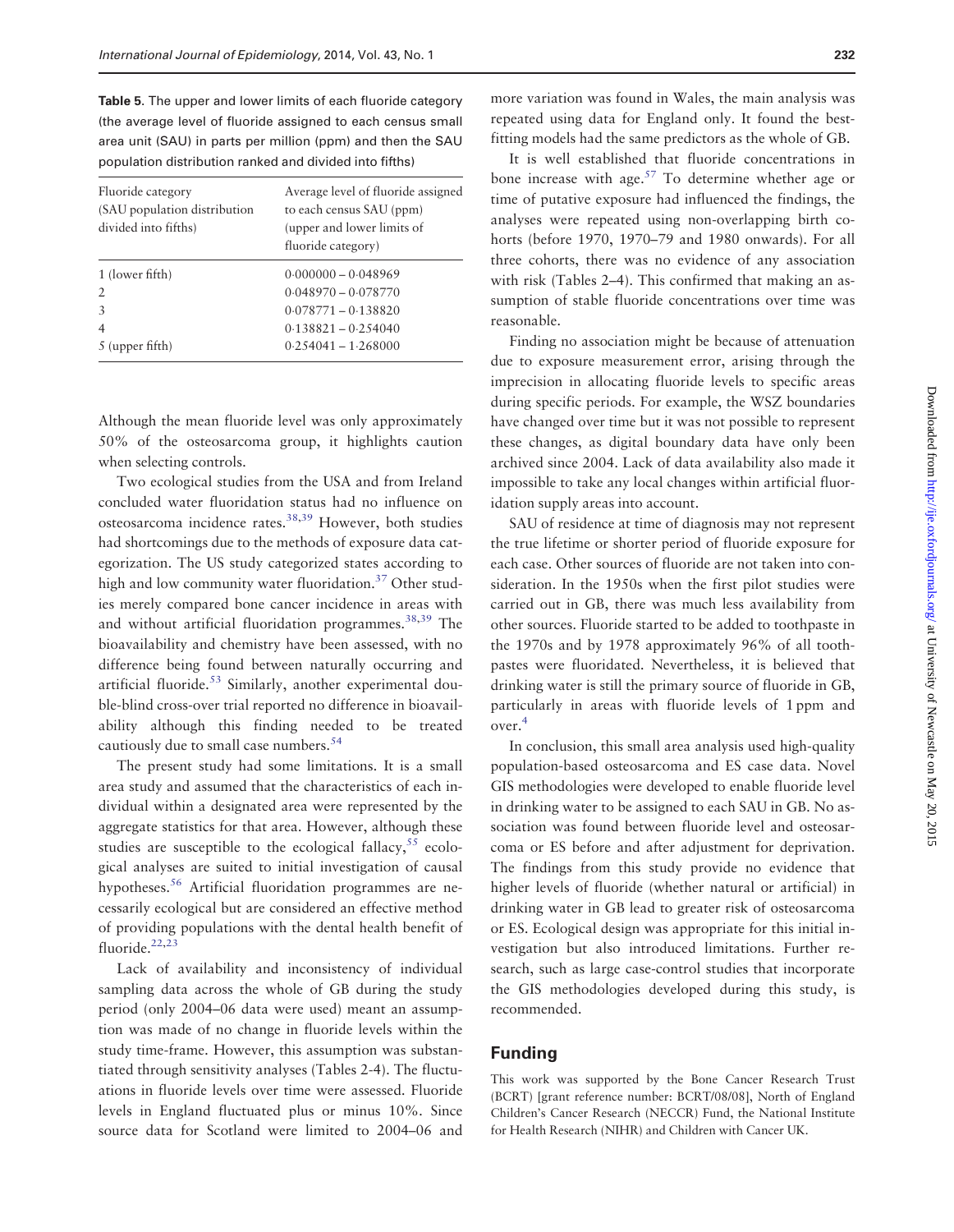# <span id="page-10-0"></span>Acknowledgements

We are most grateful to Public Health England Knowledge and Intelligence Team (West Midlands, formerly known as West Midlands Cancer Intelligence Unit), in particular to Dr Gill Lawrence and Sally Vernon who co-ordinated the data request from cancer registries in England and Wales. Likewise, we would like to thank the Scottish Registry for facilitating the acquisition of case data for Scotland. We are indebted to David Martin, Professor of Geography at the University of Southampton, for his guidance with geo-conversion methodologies and also to Richard Hardy (funded by the NECCR at the Institute of Health and Society, Newcastle University) for providing information technology support. Finally, we would also like thank all water companies in GB who provided data and the DWI, particularly Andy Taylor, Water Quality Data Manager and Mark Kozlowski, for construction of the map. The work is based on census data which are copyright of the Crown. The work is also based on data provided with the support of the ESRC and Joint Information Systems Committee (JISC) and uses census boundary material, which is copyright of the Crown and the ED-LINE Consortium.

Conflict of interest: None declared.

# References

- 1. Eyre R, Feltbower RG, Mubwandarikwa E, Eden TO, McNally RJ. Epidemiology of bone tumours in children and young adults. Pediatr Blood Cancer 2009;53:941–52.
- 2. Savage SA, Mirabello L. Using epidemiology and genomics to understand osteosarcoma etiology. Sarcoma 2011; 2011:548151.
- 3. Ainsworth N. Mottled teeth. Br Dent J 1933;55:233–50.
- 4. Harrison PT. Fluoride in water: A UK perspective. *J Fluor Chem* 2005;126:1448–56.
- 5. Pizzo G, Piscopo MR, Pizzo I, Giuliana G. Community water fluoridation and caries prevention: a critical review. Clin Oral Invest 2007;11:189–93.
- 6. Ministry of Health, Scottish Office, Ministry of Housing and Local Government. The Conduct of the Fluoridation Studies in the United Kingdom and the Results Achieved After Five Years. London: HMSO, 1962.
- 7. Department of Health and Social Security, Scottish Office, Ministry of Housing and Local Government. The Fluoridation Studies in the United Kingdom and the Results Achieved After Eleven Years. London: HMSO, 1969.
- 8. Murray JJ, Nunn JH, Steele JG (eds). Prevention of Oral Disease. New York: Oxford University Press, 2003.
- 9. Mullen J, European Association for Paediatric Dentistry. History of water fluoridation. Br Dent J 1995;199(Suppl 7):1–4.
- 10. Committee to Coordinate Environmental Health and Related Programs, Ad Hoc Subcommittee on Fluoride. Review of Fluoride: Benefits and Risks. Washington, DC: Public Health Service, Department of Health and Human Services, 1991.
- 11. McDonagh MS, Whiting PF, Wilson PM et al. Systematic review of water fluoridation. BMJ 2000;321:855–59.
- 12. Yeung CA. A systematic review of the efficacy and safety of fluoridation. Evid Based Dent 2008;9:39.
- 13. McNally RJ, Blakey K, Parslow RC et al. Small area analyses of bone cancer diagnosed in 0-49 year olds from Great Britain provide clues to aetiology. BMC Cancer 2012;12:270.
- 14. Ottaviani G, Jaffe N. The epidemiology of osteosarcoma. Canc Treat Res 2009;152:3–13.
- 15. Fritz A, Percy C, Jack A et al. International Classification of Diseases for Oncology (ICD-O). 3rd edn. Geneva: World Health Organization, 2000.
- 16. Office of Population Censuses and Surveys. 1981 Census: Small Area Statistics (England and Wales). Manchester, UK: Census Dissemination Unit, Mimas, University of Manchester, 1981.
- 17. Registrar General for Scotland. 1981 Census: Small Area Statistics (Scotland). Manchester, UK: Census Dissemination Unit, Mimas, University of Manchester, 1981.
- 18. Office for Population Censuses and Surveys. 1991 Census: Small Area Statistics (England and Wales). Manchester, UK: Census Dissemination Unit, Mimas, University of Manchester, 1991.
- 19. General Register Office Scotland. 1991 Census: Small Area Statistics (Scotland). Manchester, UK: Census Dissemination Unit, Mimas, University of Manchester, 1991.
- 20. Office for National Statistics. 2001 Census: Standard Area Statistics (England and Wales). Manchester, UK: Census Dissemination Unit, Mimas, University of Manchester, 2001.
- 21. General Register Office for Scotland. 2001 Census: Standard Area Statistics (Scotland). Manchester, UK: Census Dissemination Unit, Mimas, University of Manchester, 2001.
- 22. Simpson L. Geography conversion tables: a framework for conversion of data between geographical units. Int J Popul Geog 2002;8 69–82.
- 23. Norman P, Rees P, Boyle P. Achieving data compatibility over space and time: creating consistent geographical zones. Int JPopul Geog 2003;9:365–86.
- 24. Townsend P, Phillimore P, Beattie A. Health and Deprivation: Inequality and the North. London: Croom Helm, 1988.
- 25. Norman P. Identifying change over time in small area socioeconomic deprivation. Appl Spatial Anal Policy 2010;3:107–38.
- 26. Toledano MB, Nieuwenhuijsen MJ, Best N et al. Relation of trihalomethane concentrations in public water supplies to stillbirth and birth weight in three water regions in England. Environ Health Perspect 2005;113:225–32.
- 27. The Stationery Office. Scottish Statutory Instruments, Water Supply Water Quality (Scotland) Regulations No. 95. 2010. [http://www.legislation.gov.uk/ssi/2010/95/pdfs/ssi\\_20100095\\_](http://www.legislation.gov.uk/ssi/2010/95/pdfs/ssi_20100095_en.pdf) [en.pdf](http://www.legislation.gov.uk/ssi/2010/95/pdfs/ssi_20100095_en.pdf) (5 November 2013, date last accessed).
- 28. The Stationery Office. Statutory Instruments Water, England and Wales, Water Supply Water Quality Regulations No. 991. 2010. [http://dwi.defra.gov.uk/stakeholders/legislation/wsr2010.](http://dwi.defra.gov.uk/stakeholders/legislation/wsr2010.pdf) [pdf](http://dwi.defra.gov.uk/stakeholders/legislation/wsr2010.pdf) (5 November 2013, date last accessed).
- 29. Office for National Statistics. 2001 Census: Digitised Boundary Data (England and Wales). Edinburgh: Census Geography Data Unit, EDINA, University of Edinburgh, 2001.
- 30. General Register Office for Scotland. 2001 Census: Digitised Boundary Data (Scotland). Edinburgh: Census Geography Data Unit, EDINA, University of Edinburgh, 2001.
- 31. Environmental Systems Research Institute. ArcGIS Desktop: Release 10. Redlands, CA: Environmental Systems Research Institute, 2011.
- 32. Lee L. NADA: Nondetects and Data Analysis for Environmental Data. R package version 1.5-3, 2010. [http://cran.r-project.org/](http://cran.r-project.org/src/contrib/Archive/NADA/) [src/contrib/Archive/NADA/](http://cran.r-project.org/src/contrib/Archive/NADA/) (5 November 2013, date last accessed).